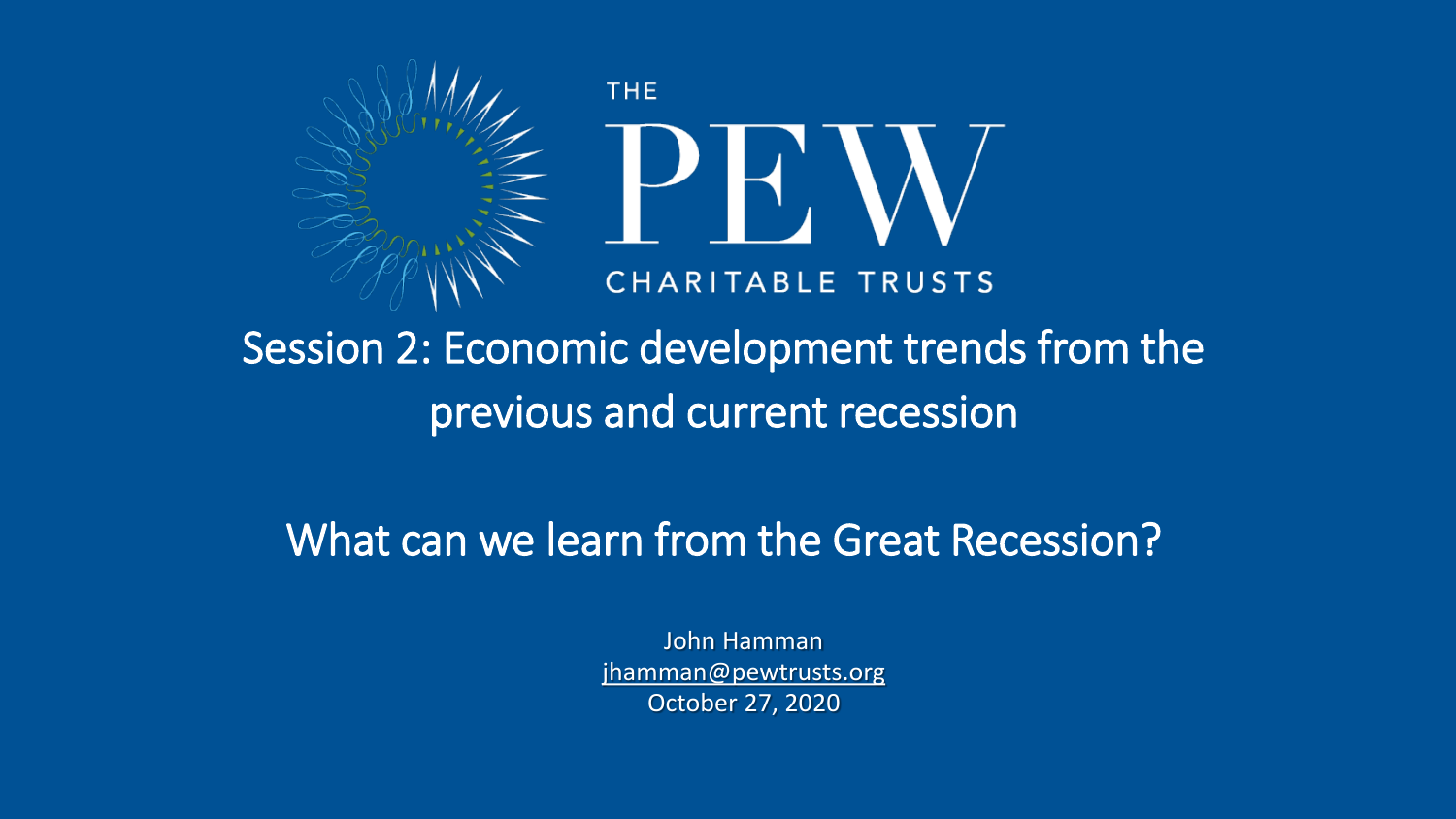## Lessons from the Great Recession



Policymakers faced tremendous pressure to act to weather and dig out of the Great Recession

Many states turned to tax incentives to do the job

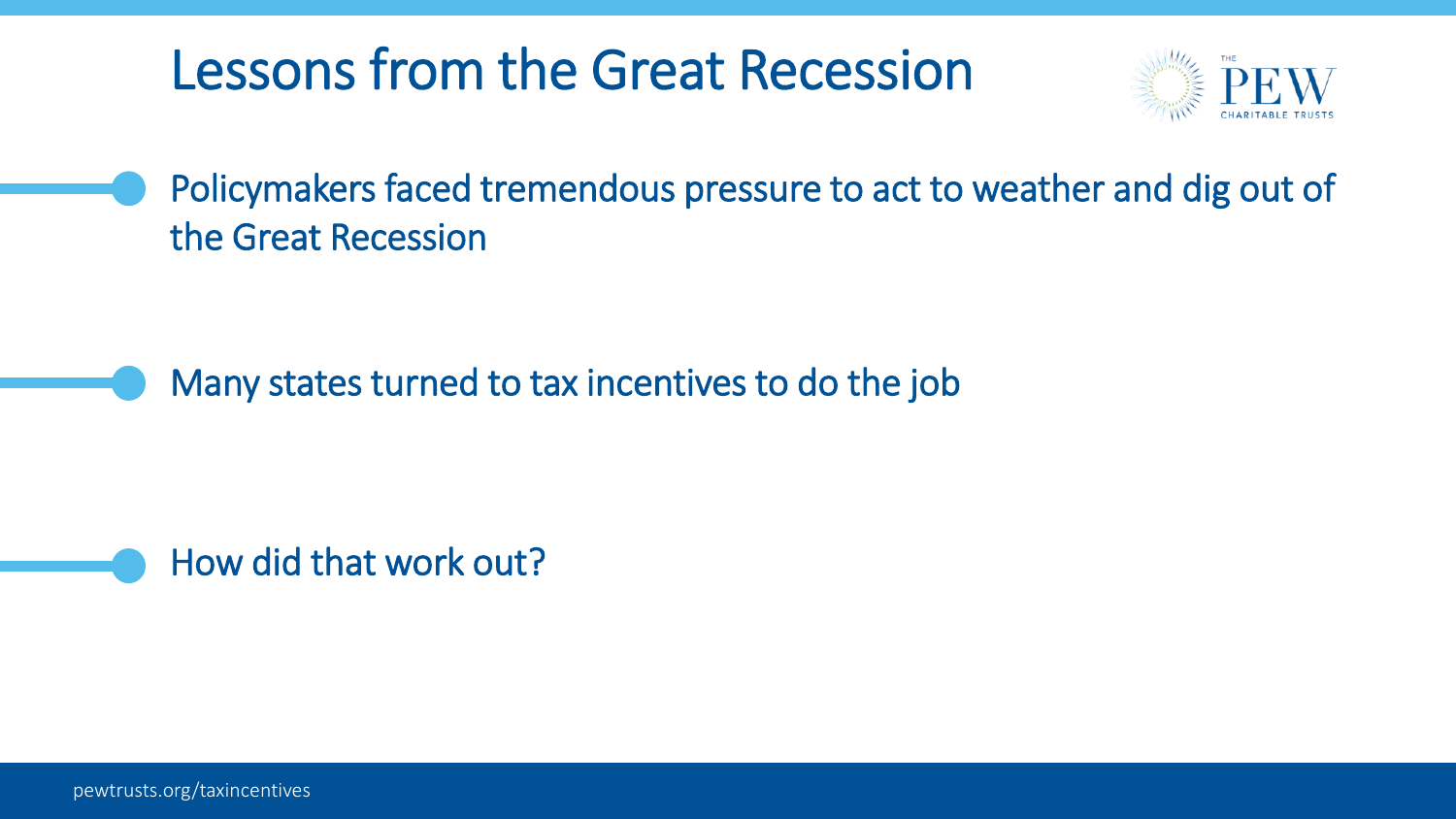



What went wrong? What went well?

How can states protect themselves from unintended consequences if they choose incentives now?

What role can evaluations play to improve policy?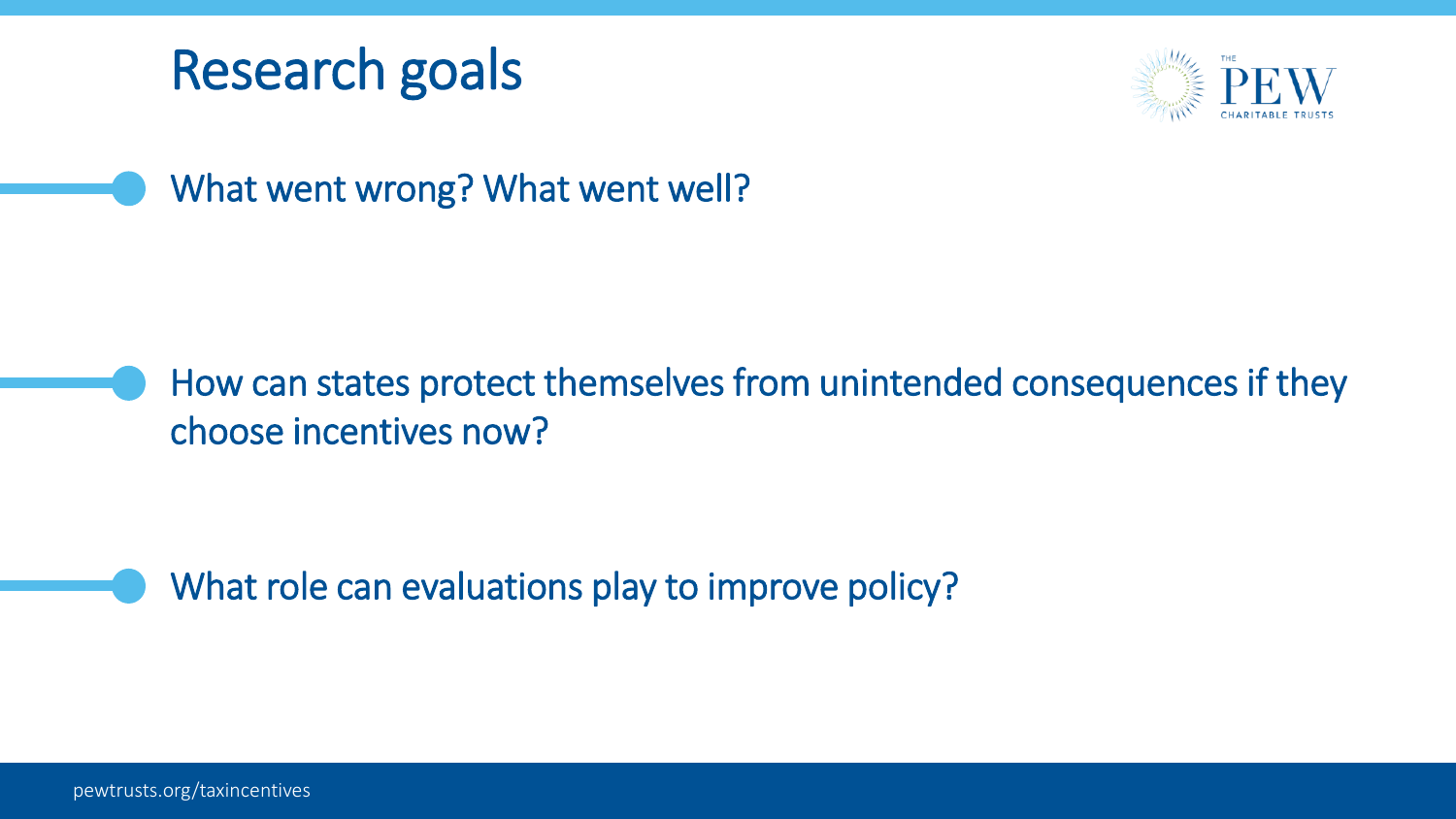#### State examples *Incentive expansion and targeting*



#### Colorado: Enterprise Zone Tax Expenditures

- Job creation, business expansion and attraction
- Zones expanded from 30 to 70% of state by 2011
- Estimated cost of \$133,000 per job in 2010
- Illinois: EDGE Credits
	- Business expansion and attraction—\$1.5 billion awarded since 1999
	- Awards jumped in response to the recession: retained jobs source of concern
	- Between 2009 and 2013, 43,000 "retained", only 17,000 "new"
- Maine: Pine Tree Development Zone Program
	- Encouraging economic development in distressed areas
	- 2009/2010 changes: rendered most of state eligible
	- Per OPEGA, 67% PTDZ ETIF expansion in lower unemployment areas of state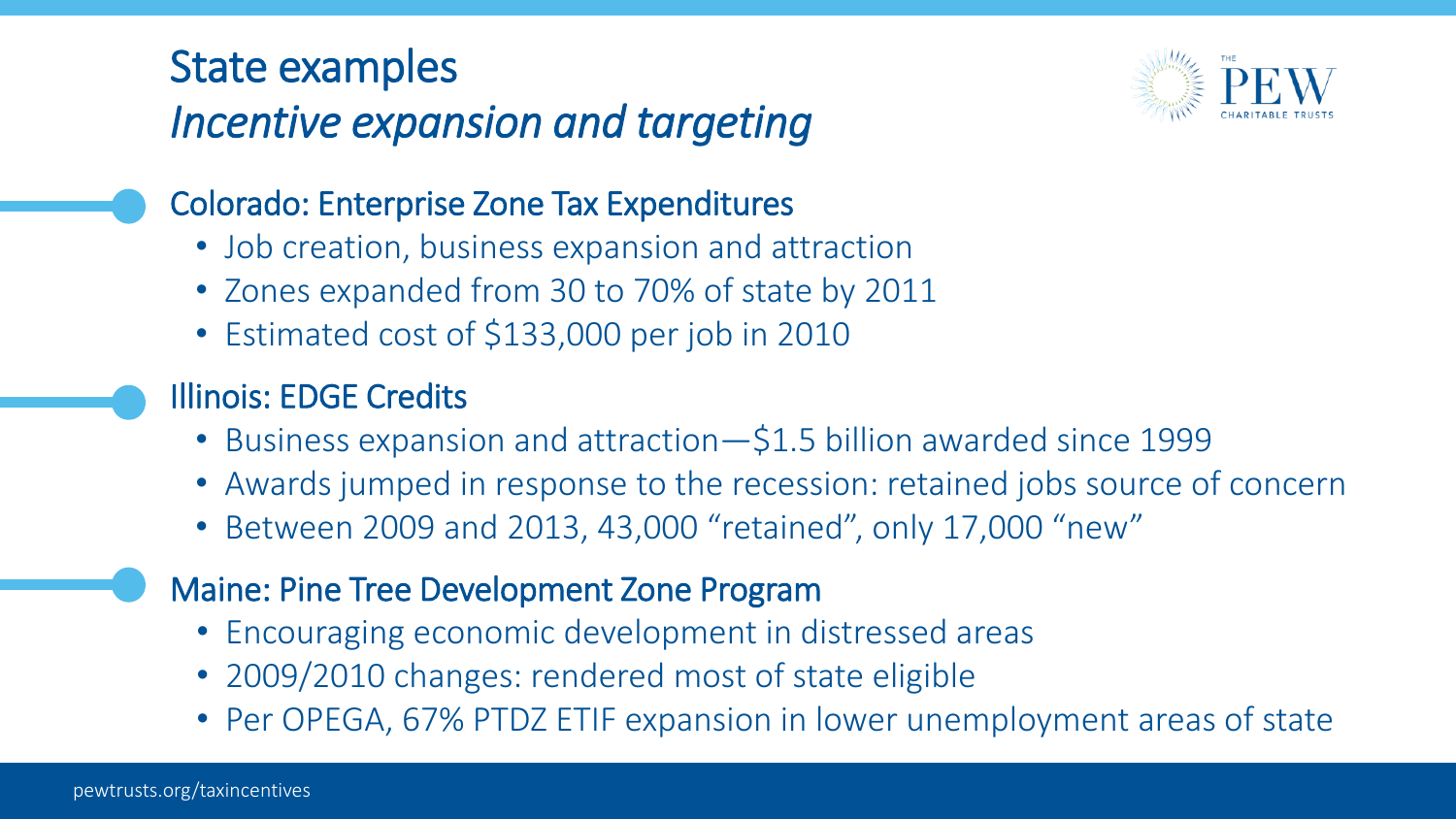#### State examples *Curtailing incentives to plug budget gaps*

#### California: limits against tax liability

- 2008-10: credits only make up 50% of business tax liability
- Foregone revenue estimated at \$900 million in FY 2009, \$414 million in FY 2010

#### Hawaii: full-stop on exemptions

- Suspended use of nearly two-dozen exemptions from 2011-13
- Expected to raise \$400 million of \$1.3 billion deficit

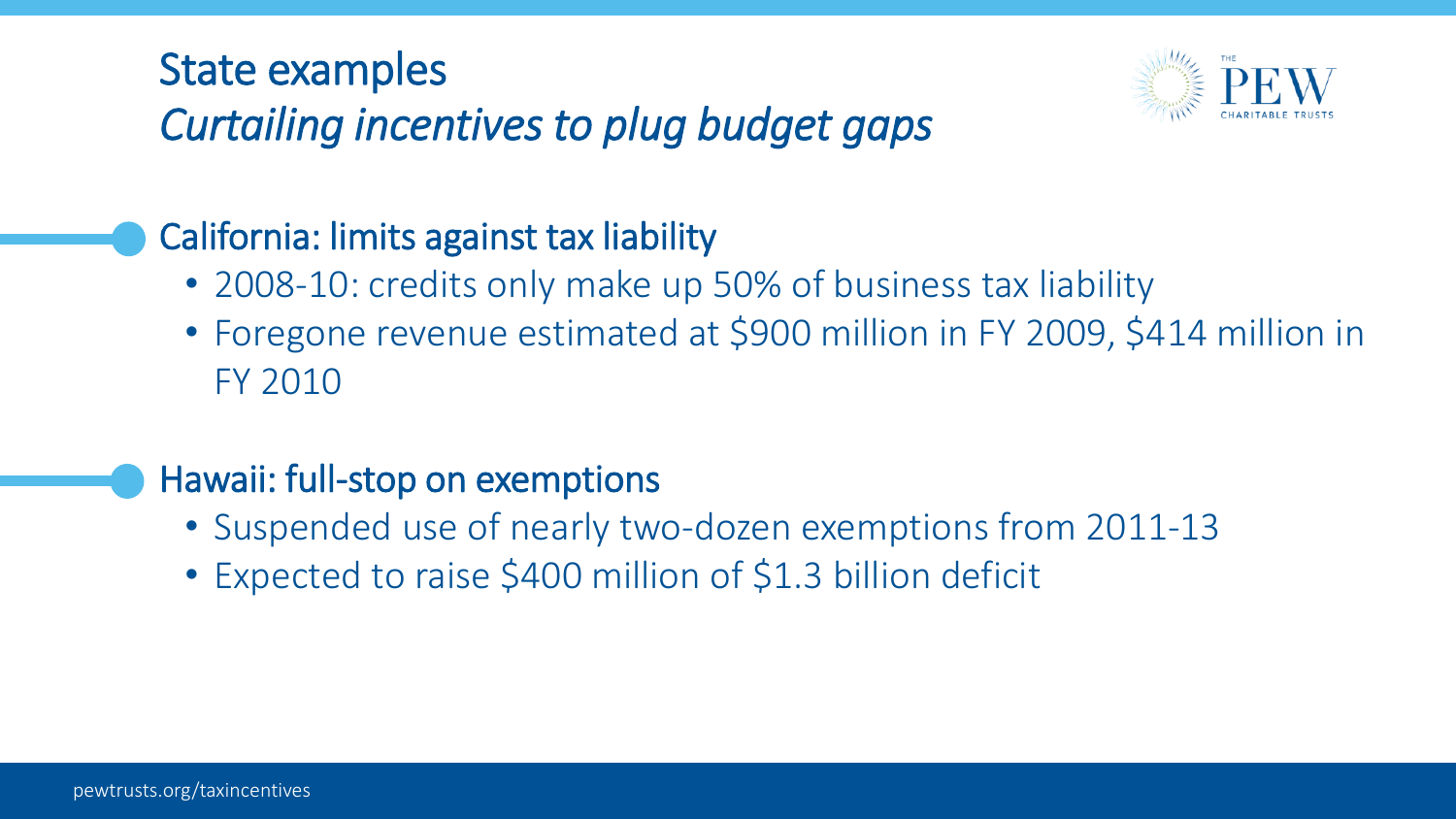#### State examples

### *New incentives with future cost implications*

#### Kentucky: incentives force more budget cuts

- 2009: slate of new incentives enacted amidst \$1 billion budget shortfall
- Foregone revenue estimated at \$40 million in FY 2010, \$60 in FY 2011
- Governor: incentives will increase budget cuts

#### New Jersey: 2013 Economic Opportunity Act

- To create/retain jobs, support development
- 2013-2017: authorized \$5 billion in incentives with up to 20-year life
- 2000-2009 programs smaller (\$1.2 billion) and less per job (\$80,000 per job for Grow NJ/ERG versus \$16,000 per job)

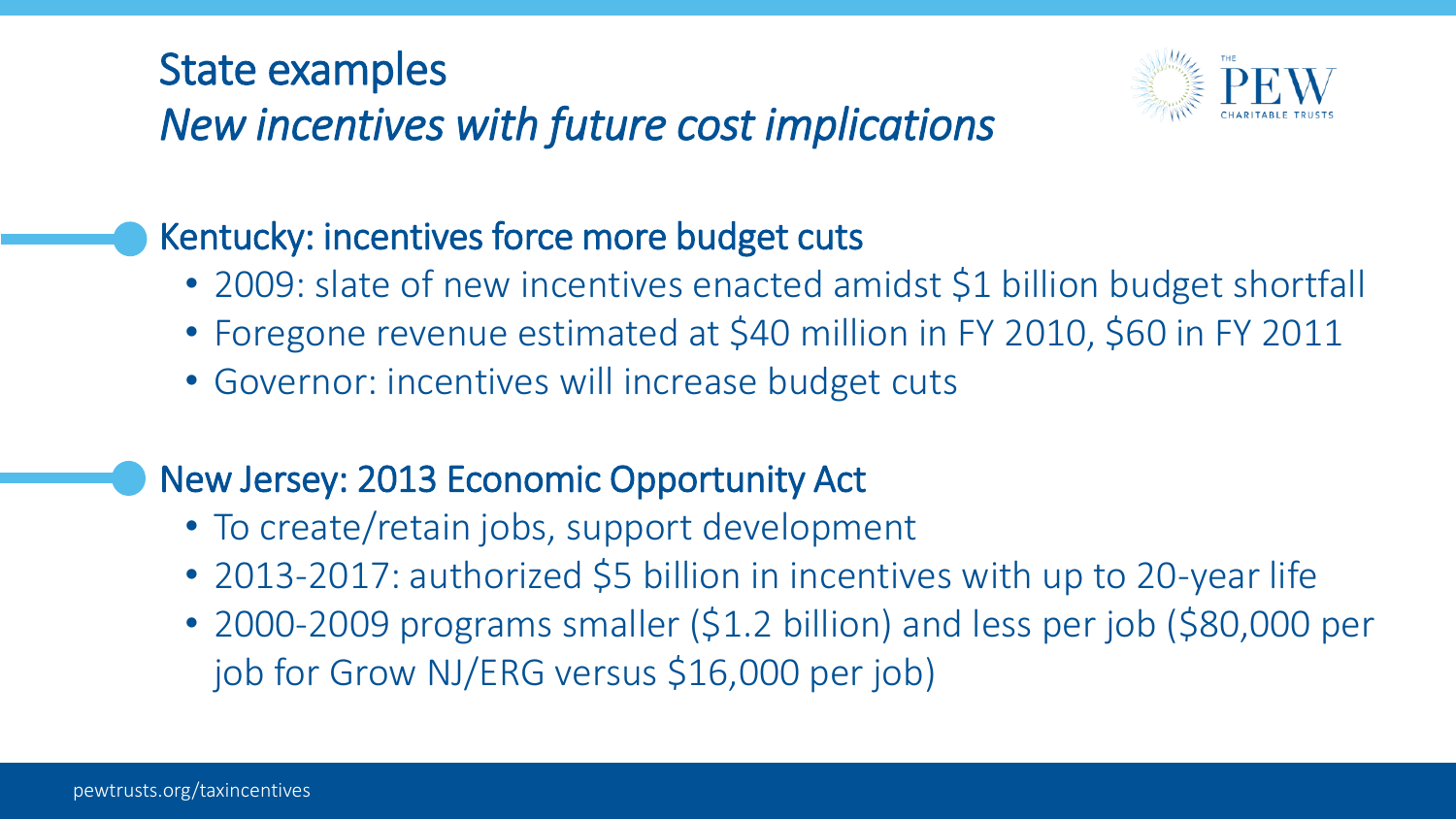## Key takeaways



Evaluations can help remind policymakers of original program goals

Without accurate information, pausing incentives may not help states reclaim needed revenue

Without fiscal protections, creating new incentives during a recession can open states up to significant future costs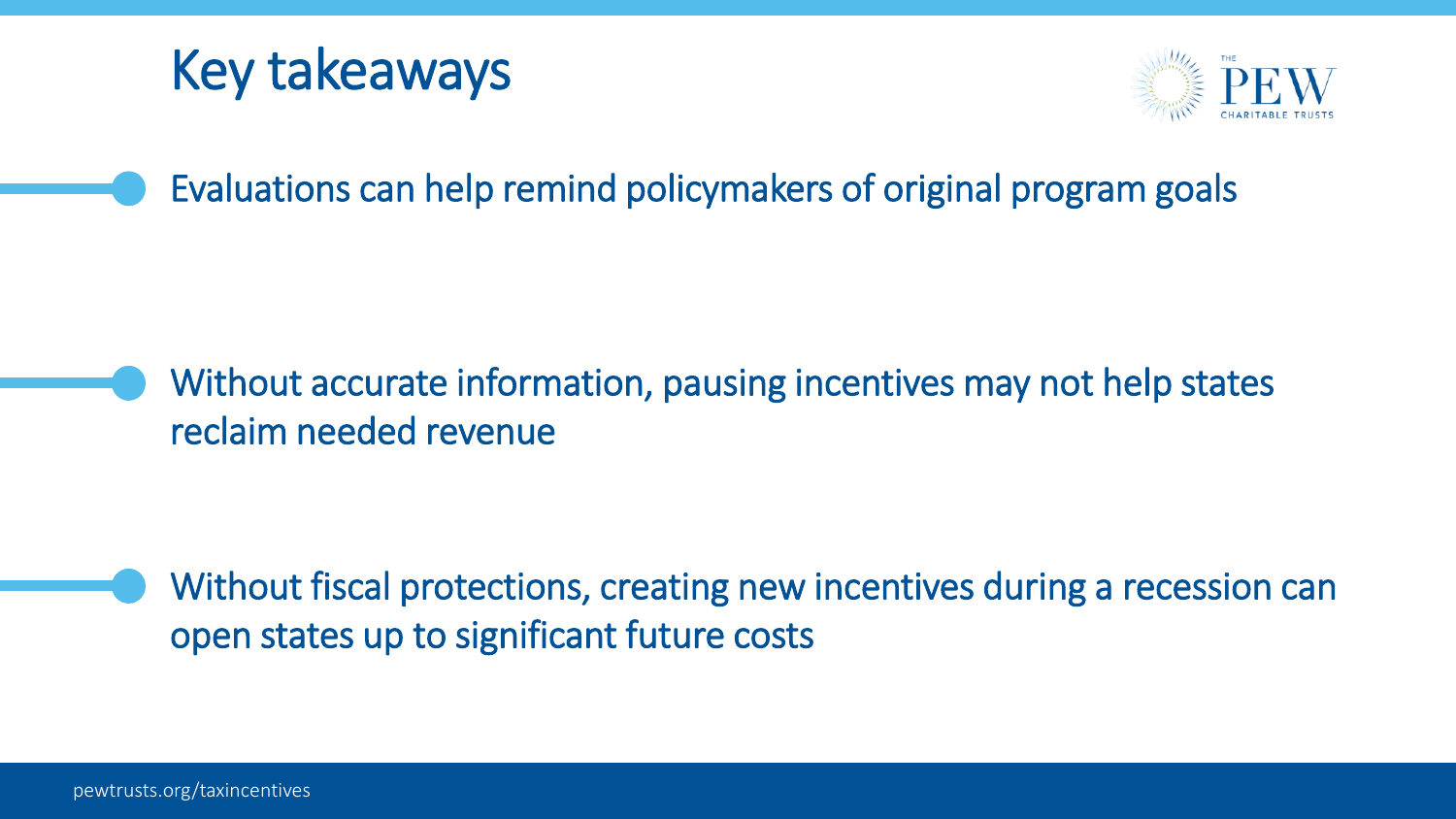# Final thoughts



Few states rigorously evaluated incentives entering the Great Recession

Now, policymakers have access to high-quality evaluations

We hope this research encourages lawmakers to continue to use evaluations to inform the design of their programs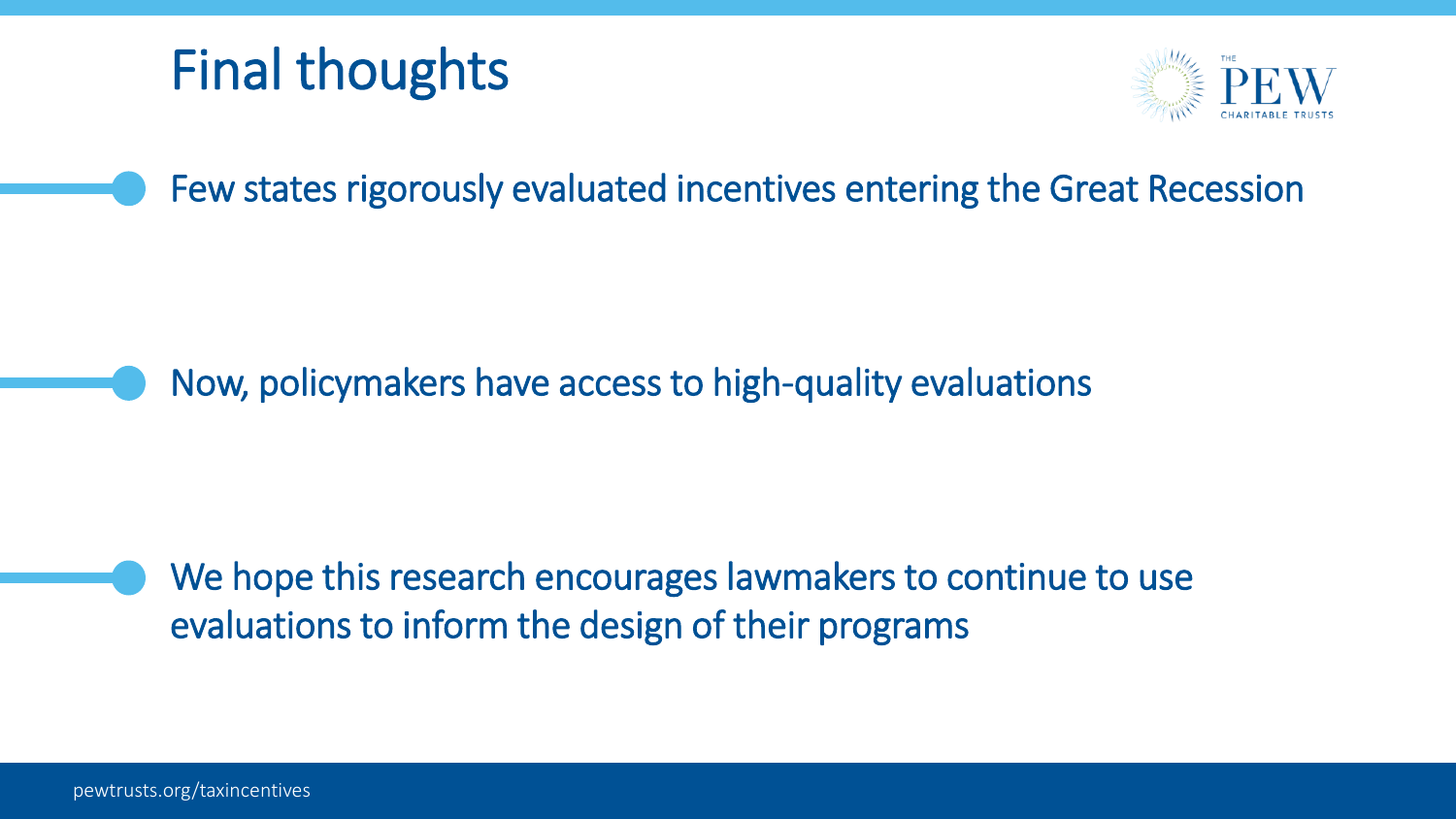

Thank you!

John Hamman jhamman@pewtrusts.org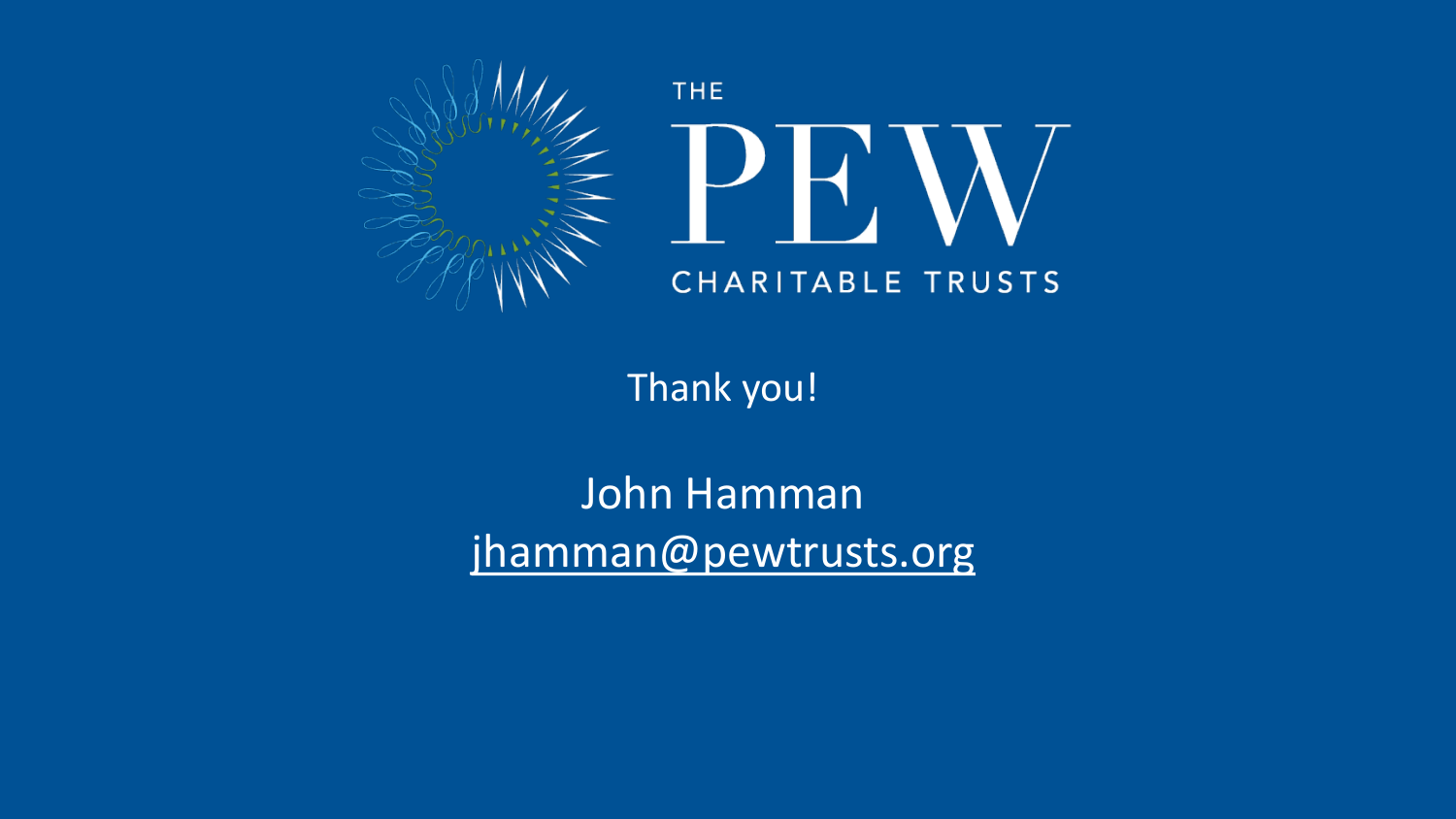

#### **Mark Troppe mtroppe@crec.net**



### **Economic Development Tax Incentives Evaluators Roundtable**

*October 27, 2020*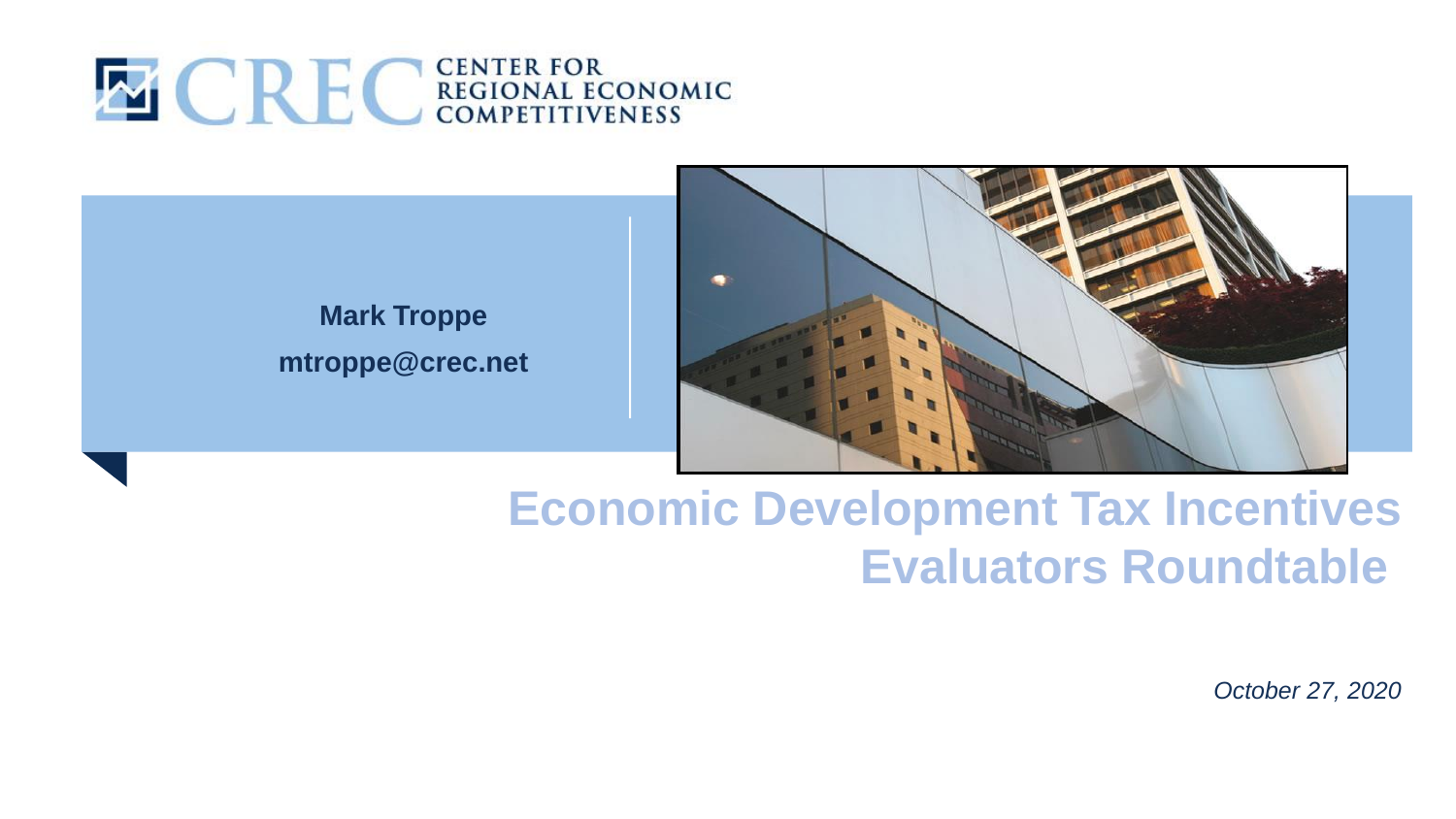# **Agenda**

- SEDE Network and State EDO Roles
- Covid impact on Businesses
- How EDOs are Adapting Incentive Programs
- Implications for Evaluations
- Resources



Many thanks to Ellen Harpel (SmartIncentives) and Ken Poole (CREC) for their recent work that provides the basis for this presentation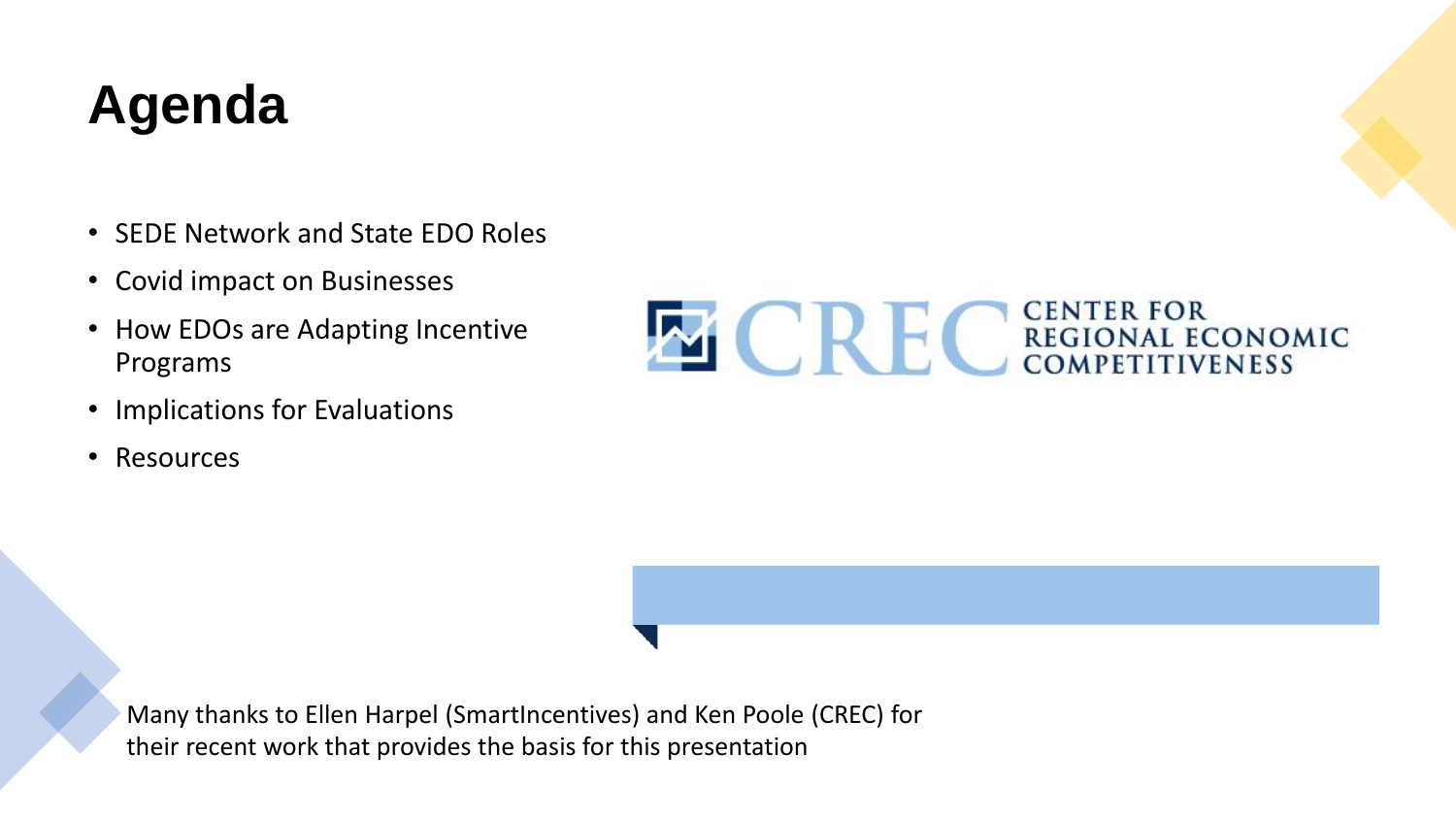# **SEDE and State EDOs**

- The State Economic Development Executives (SEDE) Network
	- Forum for state economic development leaders to exchange information, learn from one another, and advance the practice and impact of economic development across the nation
- States playing same roles we see during "normal" times
	- Linking and leveraging assets, resources
	- Providing guidance and coordination
	- Serving as convenor, match-maker, funder
- Progression of actions over time (March-Oct), filling gaps before and after CARES Act resources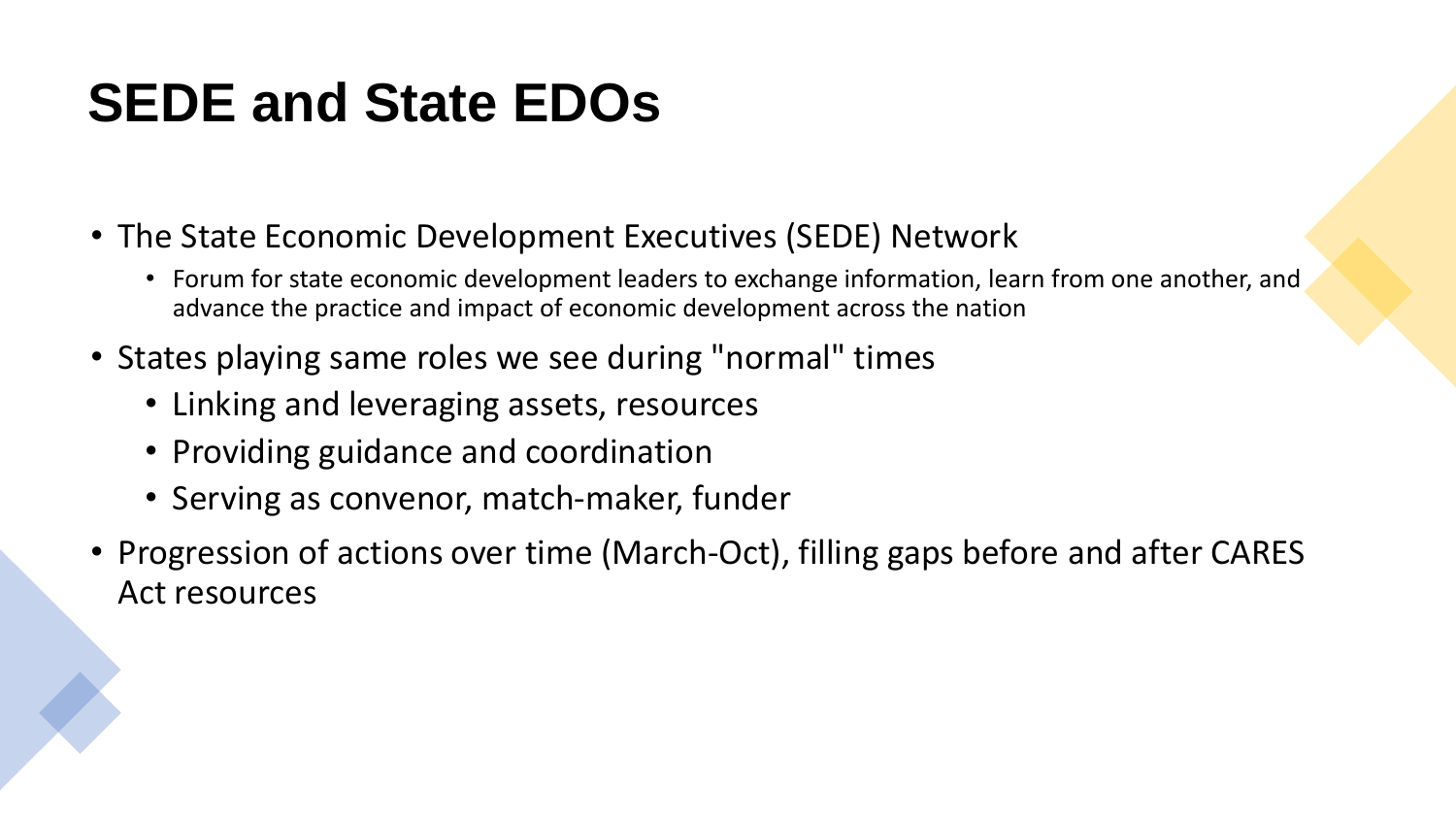# **Covid Impact on Businesses**

- **Census Small Business Pulse Surveys** -- collaborating with five other federal agencies <https://portal.census.gov/pulse/data/>
- Surveyed weekly April 26 June 27, then Aug 9 Oct 12; data released weekly
- Survey results by sector and state and for 50 most populous MSAs:
	- location closings
	- changes in employment
	- disruptions in the supply chain
	- use of federal assistance programs
	- expectations concerning future operations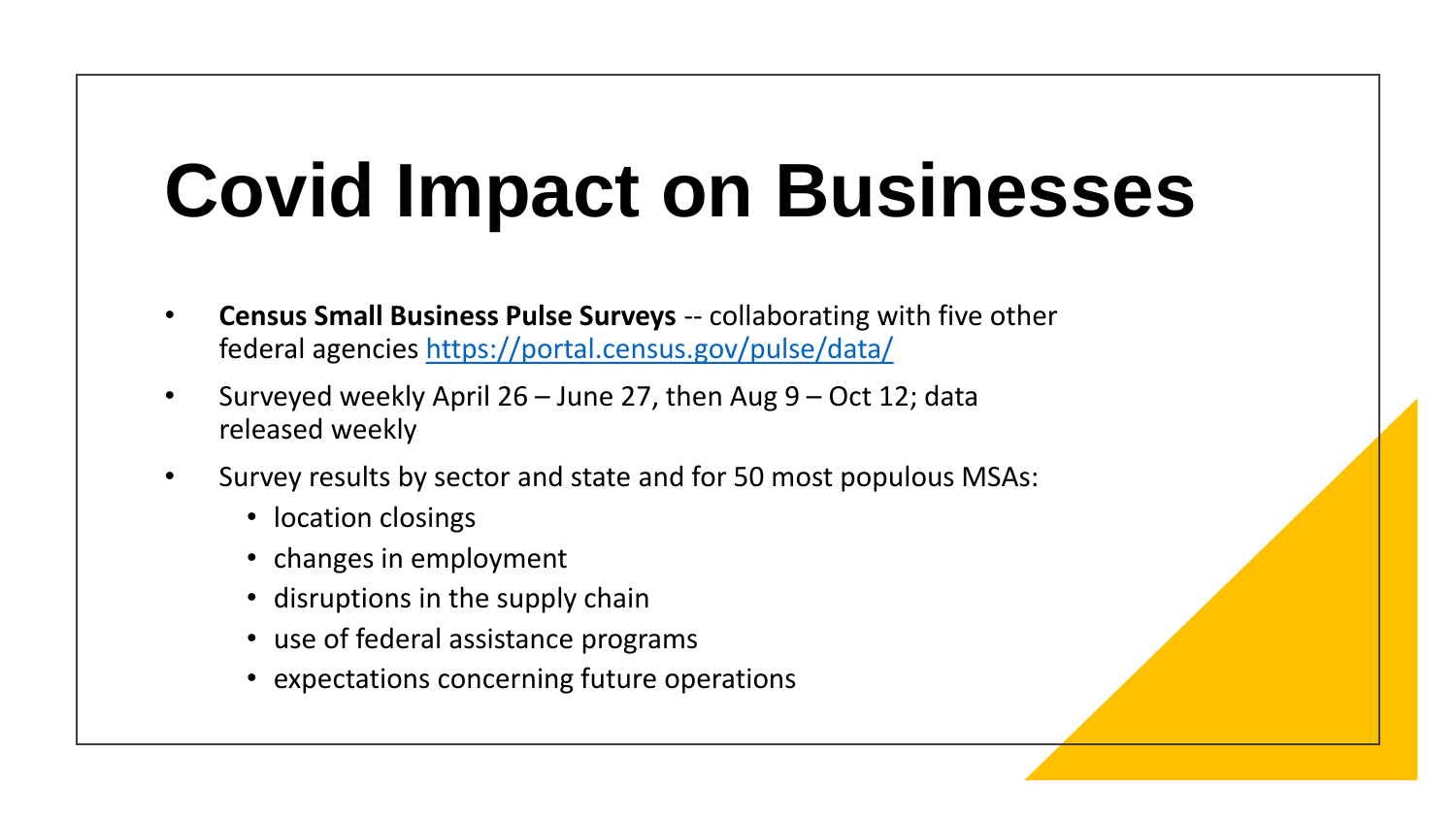# Overall Effect

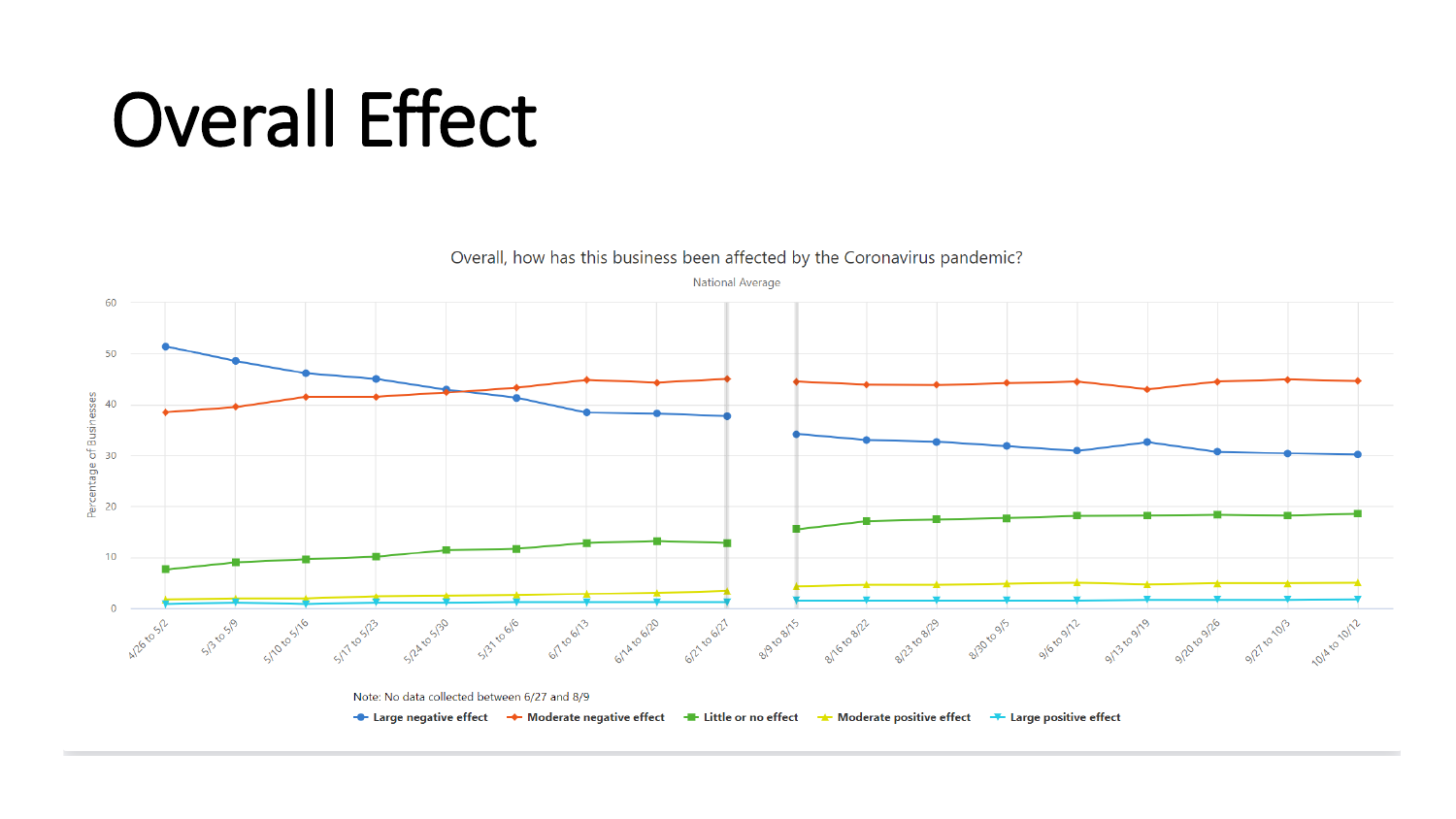# Changes in Employees

In the last week, did this business have a change in the number of paid employees? **National Average** 100 80 Percentage of Businesses 60 40 20 Al20 to 5/2 6/7 10 6/13 S/Axo6/20 G12 to 6/27 8/9 to 8/15 alletosle anziosito angualis are alla angualis anticalis anticalis alternative Specify sheethe strests specify specifies Note: No data collected between 6/27 and 8/9

→ Yes, increased → Yes, decreased → No change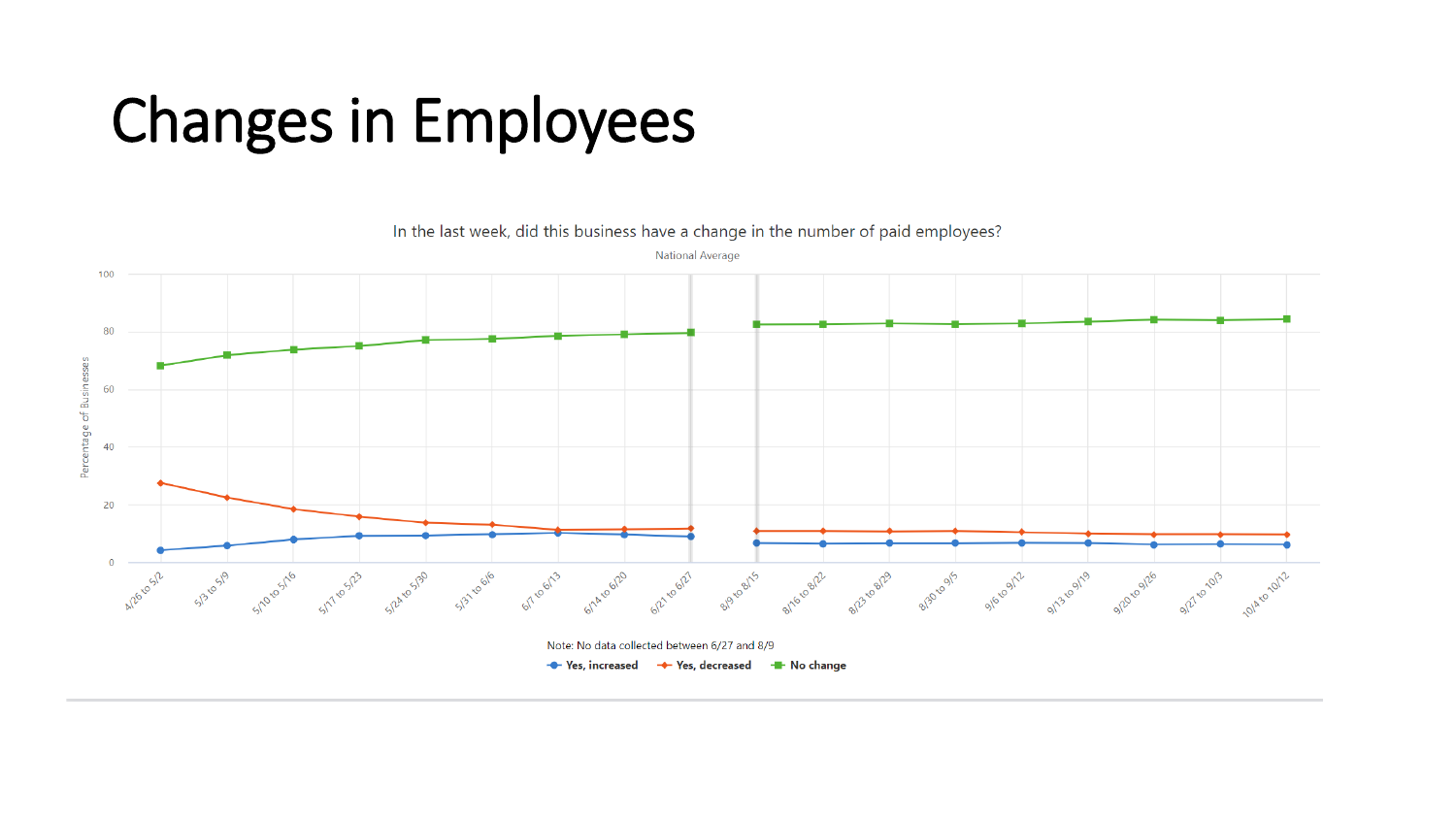# Delays/Difficulties

In the last week, did this business have any of the following? **National Average** 



+ Foreign supplier delays

Delays in delivery / shipping to customers ← Production delays at this business

- Difficulty locating alternate domestic suppliers - A Difficulty locating alternate foreign suppliers

None of the above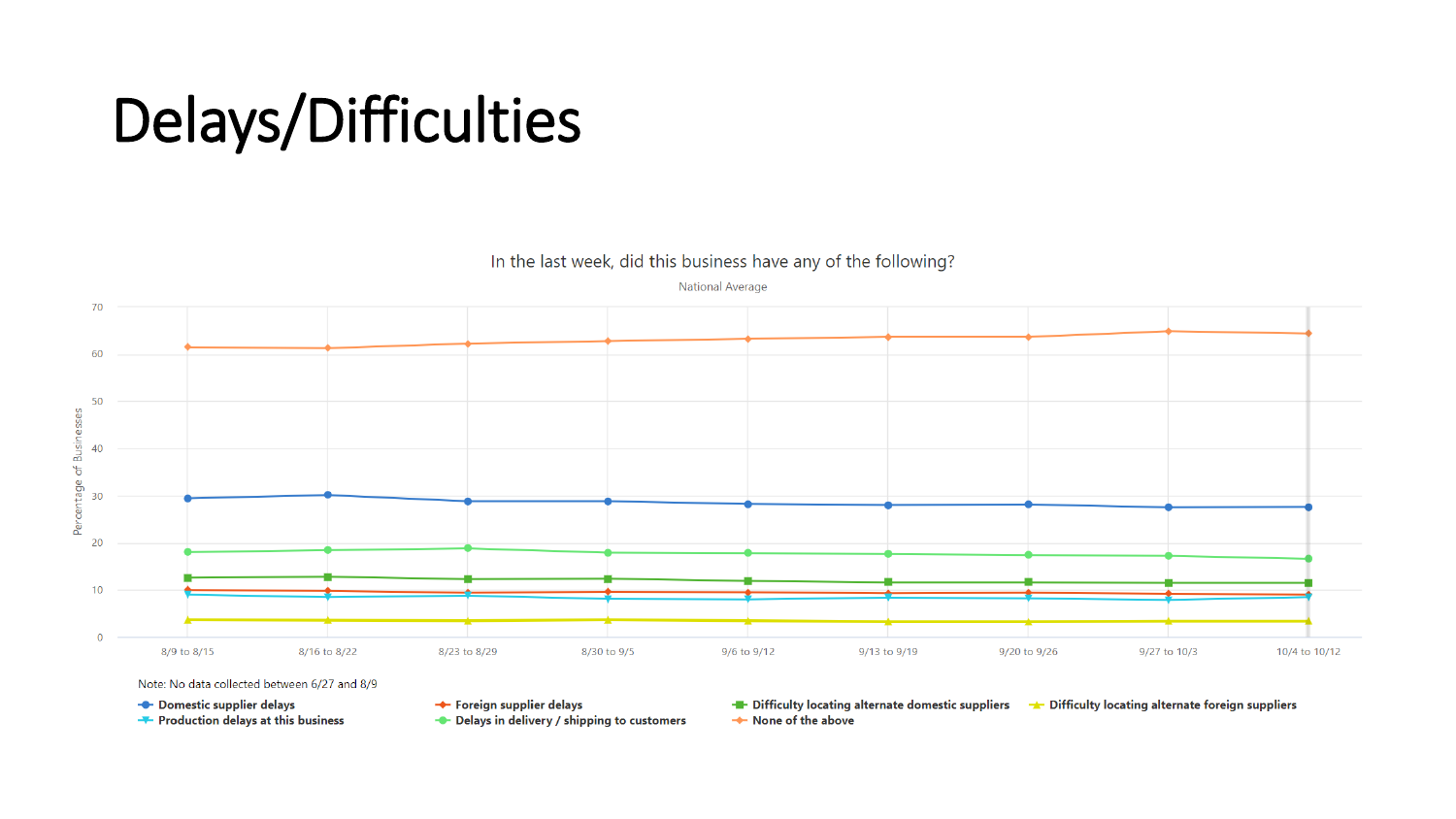#### Time to achieve normal operations (manufacturers' change in attitudes)



In your opinion, how much time do you think will pass before this business returns to its normal level of operations relative to one year ago?

Note: No data collected between 6/27 and 8/9

- 1 month or less
- $-4 6$  months
- T I do not believe this business will return to its normal level of operations.
- This business has permanently closed. (only available in phase 2)
- $+ 2-3$  months
- -\* More than 6 months
- There has been little or no effect on this business's normal level of operations.
- This business has returned to its normal level of operations. (only available in phase 2)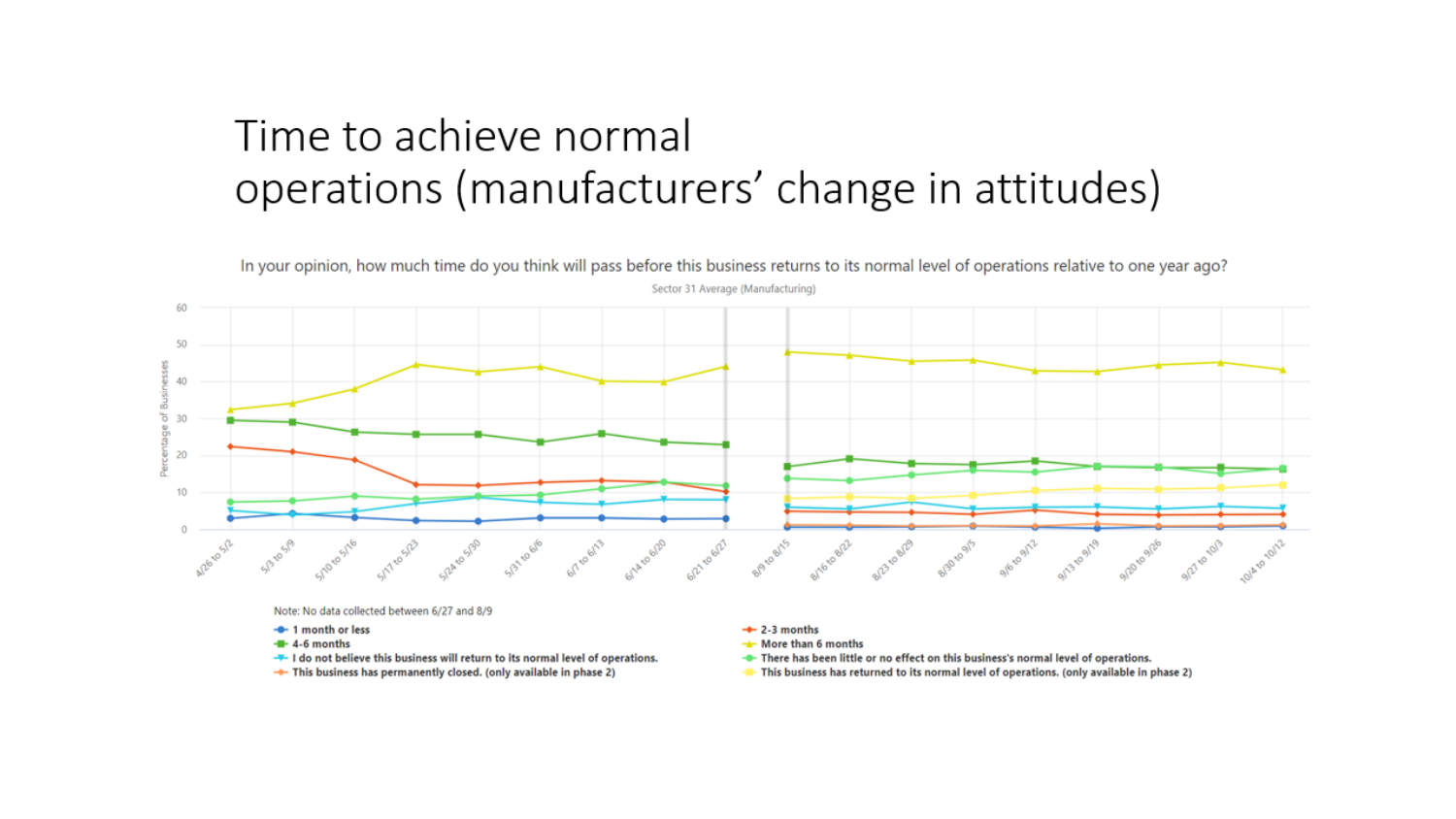# **How EDOs are Adapting Incentive Programs**

Guiding Principles for Existing and New Incentive Programs

- Changes in incentive programs should reflect changes in economic development priorities
- Adjust terms constructively to assist moving forward / Realistic expectations on both sides
- Economic development ROI should incorporate social, economic, and fiscal benefits
- Transparency and consistency re changes in priorities, policies, processes

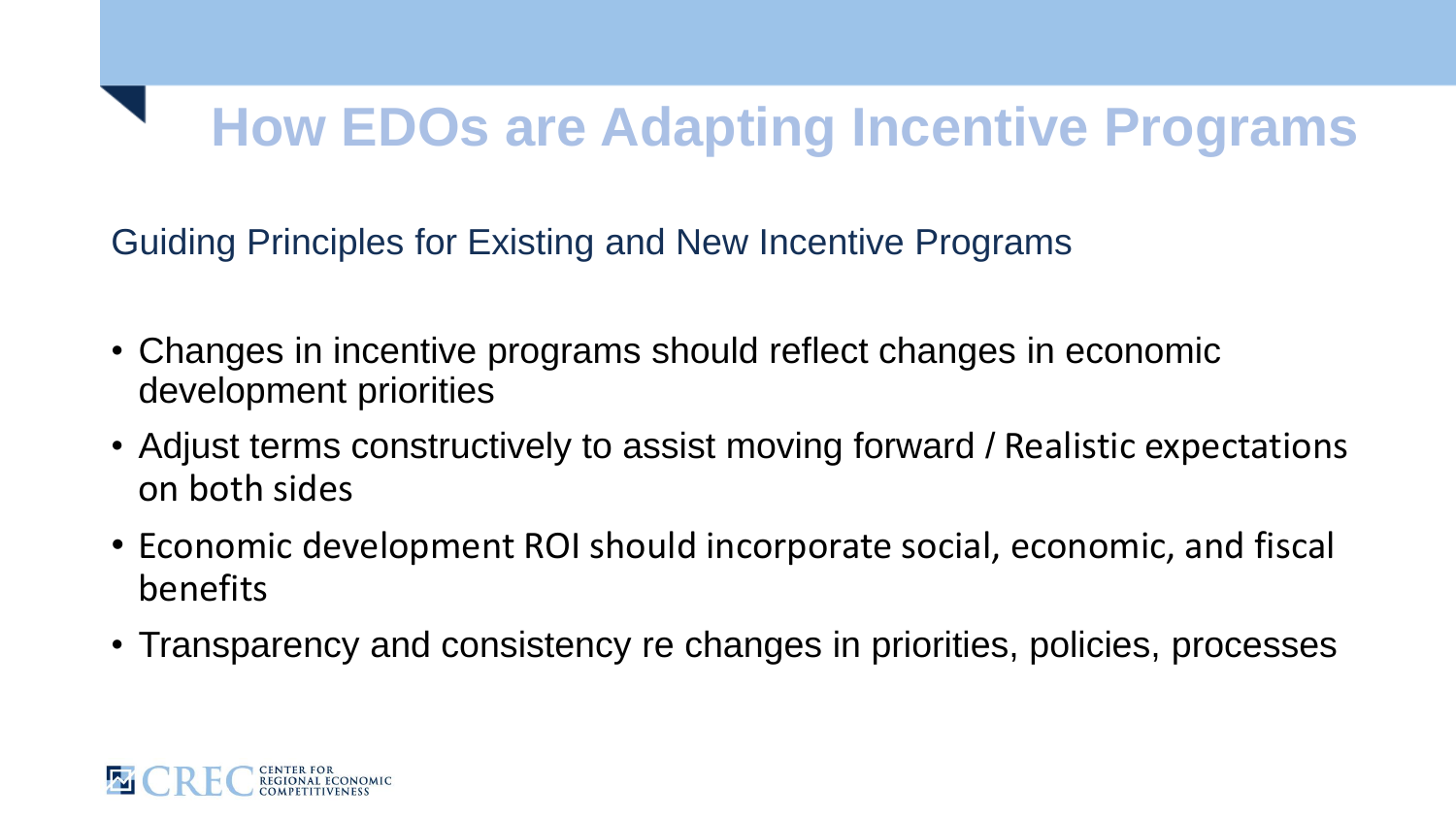## **Implications for Evaluations**

Adjustments to agreements, programs, and operations

Demand for increased accountability

More complicated project reporting and program evaluation procedures

Some considerations:

- Outcomes
- **Process**
- **Reporting**

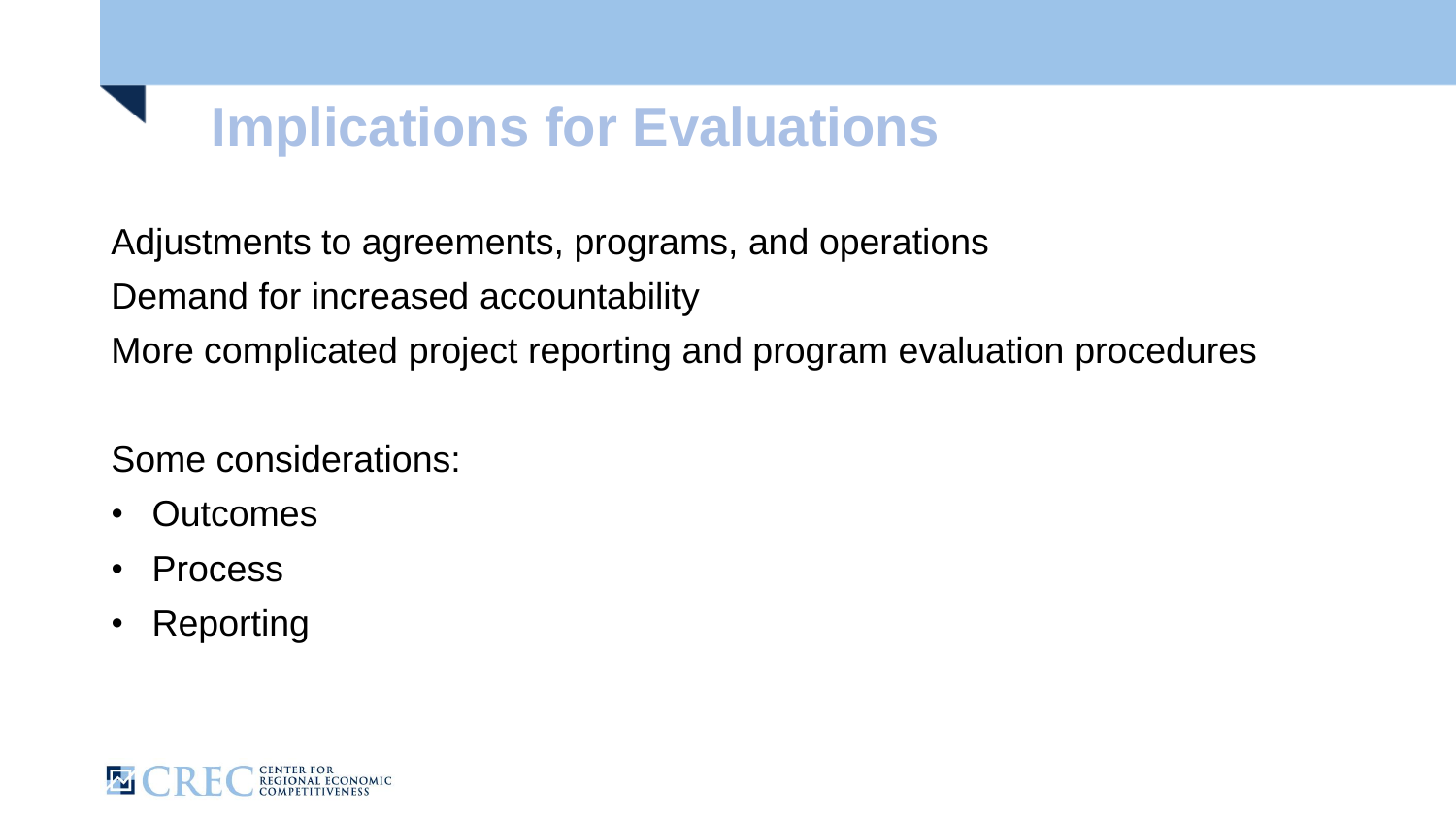# **Resources: Incentives**

- Discretionary existing agreements
	- [https://smartincentives.org/adjusting-incentive](https://smartincentives.org/adjusting-incentive-performance-agreements/)performance-agreements/

#### • New agreements

- [https://smartincentives.org/adjusting-incentives](https://smartincentives.org/adjusting-incentives-to-support-small-business-recovery/)to-support-small-business-recovery/
- Implications for Evaluation
	- Incentive Adjustments Implications for [Reporting and Evaluation. Guidance on](https://smartincentives.org/wp-content/uploads/Incentive-Adjustments-%E2%80%93-Implications-for-Reporting-and-Evaluation-SEDE-082820-1.pdf)  Documenting Incentive Program Changes